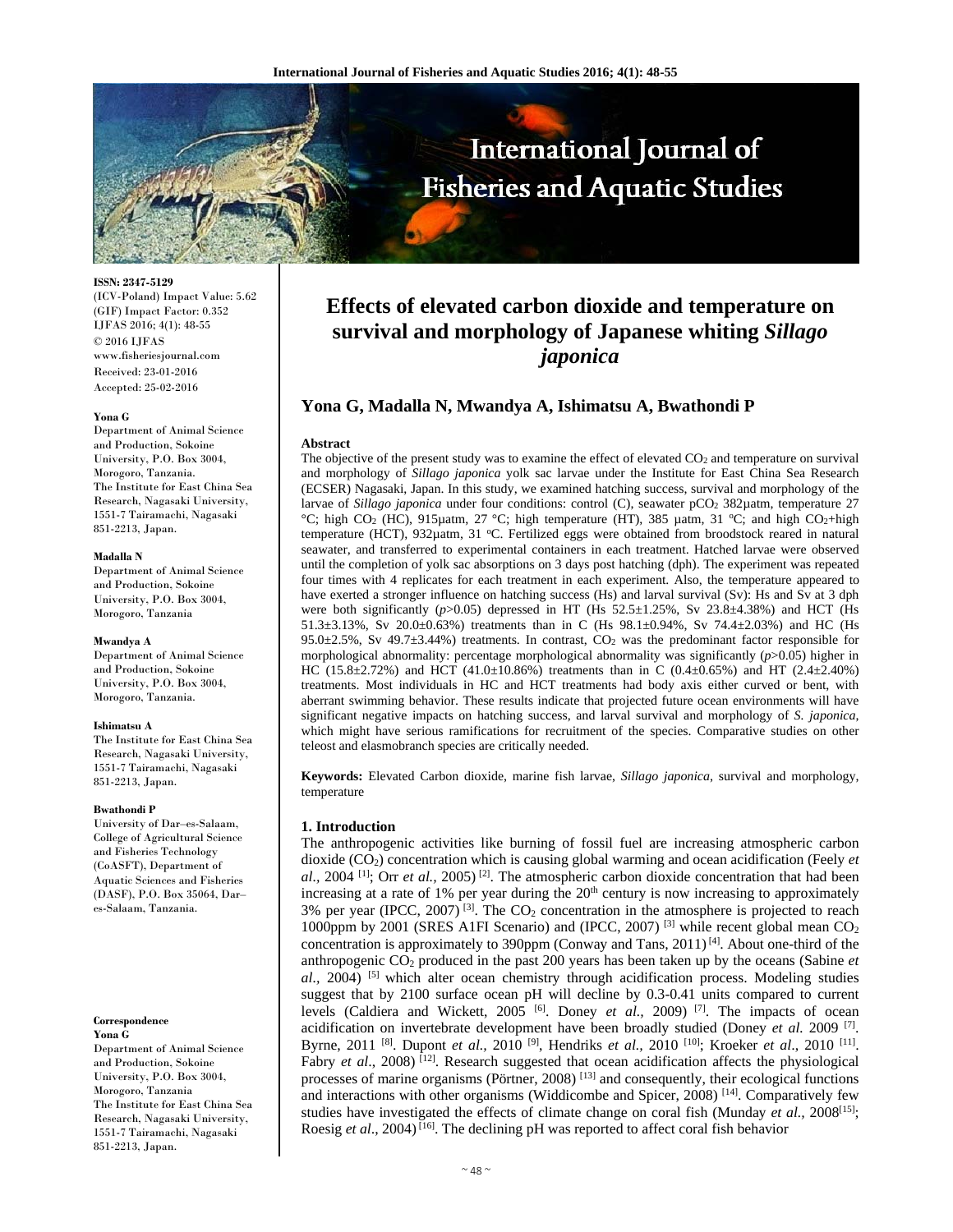(Dixson *et al*, 2010 [17]; Munday *et al.,* 2010 [18]; Simposon *et al*., 2011 [19]; Ferrari *et al*., 2012 [20]; Domenici *et al*., 2012) [21], reduce hatching success or survival of finfish (Baumann *et al*., 2011 [22]; Chamber *et al.,* 2014) [23] and deform fish larvae (Baumann *et al.*, 2011<sup>[22]</sup>).

Global warming and ocean acidification are recognized as global problems (Doney *et al*., 2009) [7]. The global warming caused by additional  $CO<sub>2</sub>$  lead into an increase in mean seasurface temperatures (SST) between 1.1 and 6.4 °C by 2100 with the best estimates ranging between 2 and 4.5 °C (IPCC, 2007) [3]. The increase in SST projected to occur will cause thermal stress to wider range of marine organism, in which most of them are already confined to their temperature tolerances or exceeded their limit (Hoffman and Todgham,  $2010$ ) <sup>[24]</sup>. Some studies on invertebrate showed that ocean warming has an effect on embryo development and caused embryo mortality as well as skeletal dissolution for juvenile invertebrate (Byrne 2011 [8]; Negri *et al*,. 2007 [25], Whalan *et al*., 2008) [26] Early findings reported that marine invertebrate larvae normally require a narrower temperature range for development compared to adults (Foster, 1971)  $[27]$ . High temperature under culture condition was reported to cause fish larvae morphology deformity for instance *Solea senegalensis*  (Dionisio *et al.,* 2012) [28] *Pseudopleuronectes herzensteini* (Aritaki and Seikai, 2004) [29] halibut (Lewis-McCrea *et al*., 2004) [30] gilthead seabream (Georgakopoulou *et al.,* 2010) [31], European seabass (Koumoundouros *et al.*, 2001)<sup>[32]</sup> and wolfish (Pavlov and Moksness, 1996)  $^{[33]}$ . Additionally, temperature was demonstrated to influence marine larval dispersal distance, with the implications for the understanding and effective management of marine populations, connectivity and ecosystem (O'Connor *et al.,* 2007) [34]

Very few studies have shown that future increases in  $CO<sub>2</sub>$  and SST will have synergistic effect in feeding behavior of coral fish (Nowicki *et al.*, 2012)<sup>[35]</sup>. However, currently there is a limited evidence to support hypothesis that elevated  $CO<sub>2</sub>$  and temperature affect hatching, survival and morphology of marine fish larvae with yolk sac. The fish larva with yolk sac is a very crucial stage of fish development as related to predator escape, prey searching and resistance to starvation. Therefore understanding of these ability can help to provide information not only for an ecological understanding of marine fish-larvae, but also for conducting intensive larval rearing on a large scale and help to predict the future population.

Therefore, this study examined the effect of elevated  $CO<sub>2</sub>$  and temperature on survival and morphology of *Sillago japonica* yolk sac larvae. *S. japonica* was selected for the present study because they can hatch and reared easily under captivity; it is one of representative of coastal fish and is used for aquaculture.

### **2. Material and methods**

### **2.1 Experimental animal and Egg Collection**

Naturally `fertilized eggs of *S. japonica*) were obtained from Nagasaki Prefecture Fisheries Research (NPFR) around 08.30 am in the morning. Eggs were collected in 500ml beaker which was covered with plastic paper. The Nagasaki Prefecture Fisheries Research (NPFR) is about 100m from ECSER Institute, 32 °48'39"N, 129 °46'20"E), Nagasaki, Japan where research was conducted. The brood stock were reared under 3000L round plastic tank under ambient temperature  $(27.5 \text{ °C})$  and  $p$ CO2 (392  $\mu$ atm) with continuous flow of sand filtered seawater. The Broodstock were fed twice a day 09h00 and 16h00 artificial feed according to their nutritional requirement. Sillago spawned around 12pm midnight. The eggs were examined under microscope and unfertilized eggs were removed.

## **2.2 Experimental setup**

Four (4) different treatment levels in four replicates were used in this study. (i) Control (C) i.e. temp =  $27 \text{ °C}$ ;  $pCO_2 = 380$  $\mu$ atm (ii) Elevated CO<sub>2</sub> (HC) i.e. 27 °C;  $pCO_2 = 1000 \mu$ atm (iii) Elevated temperature (HT) i.e. temp =  $31 °C$ ;  $p CO<sub>2</sub> 380$ uatm (iv) Combination of elevated temperature and  $CO<sub>2</sub>$ (HCT) i.e. temp = 31 °C;  $pCO_2 = 1000$  µatm. The experiment was repeated four during the month of July, 2013.

### **2.3 Sea water manipulation**

Natural seawater was sand filtered before being pumped into 4 header plastic containers of capacity of 15 liters. Pure  $CO<sub>2</sub>$  was bubbled into each tank in order to get the desired  $pH$  and  $pCO<sub>2</sub>$ for control 380ppm which was the current situation and 1000ppm according to year 2100 prediction by A1FI scenario (IPCC, 2001) <sup>[36]</sup>. The flow rate of 10L/minute  $CO<sub>2</sub>$  free air was used to obtain current situation and air:  $CO<sub>2</sub>$  was at a ratio of 10L/minute:6.20cc/minute respectively was used for to obtain the future  $pCO<sub>2</sub>$  and pH. The  $CO<sub>2</sub>$  blended gas was prepared with a gas blender (Kofloc, GB-2C, Japan). The electric heaters were used to adjust temperature of sea water, raised to 27 and 30.5  $\degree$ C for current and future situation respectively. These temperatures correspond to current day July average SST at East China Sea and 3 °C increase beyond the July average SST.

The water pH and temperature of treatment tanks was monitored daily using digital probes and maintained at a desired level throughout the experimental time. Temperatures were measured using digital probe thermometer. The pH was measured using National Bureau of Standard (NBS) scale. Salinity was measured before the start of experiment by using portable refractometer (Atago, 100-S, Japan). Before starting the experiment the water sample was taken to estimate total alkalinity (AT) by using total alkalinity titrator (Kimoto, ATT-05, Japan) in duplicate. These data were used to determine partial pressure of  $CO<sub>2</sub>$  (pCO<sub>2</sub>) in each treatment by using CO2Calc 1.2.0 (Robbins, 2010)  $^{[37]}$ , with dissociation constants K1 and K2 from Mehrbach *et al*., (1973) [38] refit by Dickson and Millero, (1987) <sup>[39]</sup>. Dissolve Oxygen (DO) concentration during the experiment was measured daily in each container using portable DO meter (Eyela, NCB-1200, Japan).

**Table 1:** The experimental seawater quality (mean $\pm$ SD). The Dissolved Oxygen (DO), Temperature, PH and Total Alkalinity (TA) were measured but *p*CO2 was calculated by using CO2calc 1.2.0

| <b>Treatments</b> | Sea water parameters |                 |               |                 |                  |
|-------------------|----------------------|-----------------|---------------|-----------------|------------------|
|                   | DO(mg/l)             | Temp ºC         | pH(NBS)       | TA (µmol/kg SW) | $pCO2$ (µatm)    |
| ◡                 | $6.65+0.24$          | $26.8 + 0.25$   | $8.17+0.01$   | $2184.0+79.0$   | $391.0 + 8.01$   |
| HC                | $6.55+0.16$          | $27.0 \pm 0.32$ | $7.85+0.01$   | $2159.0+82.0$   | $939.0 + 19.0$   |
| HТ                | $6.36+0.11$          | $30.8 + 0.32$   | $8.16 + 0.01$ | $2043.1+23.0$   | $396.0+9.02$     |
| <b>HCT</b>        | $6.46+0.09$          | $30.6 \pm 0.65$ | $7.85+0.01$   | $2144.0+28.0$   | $947.0 \pm 18.0$ |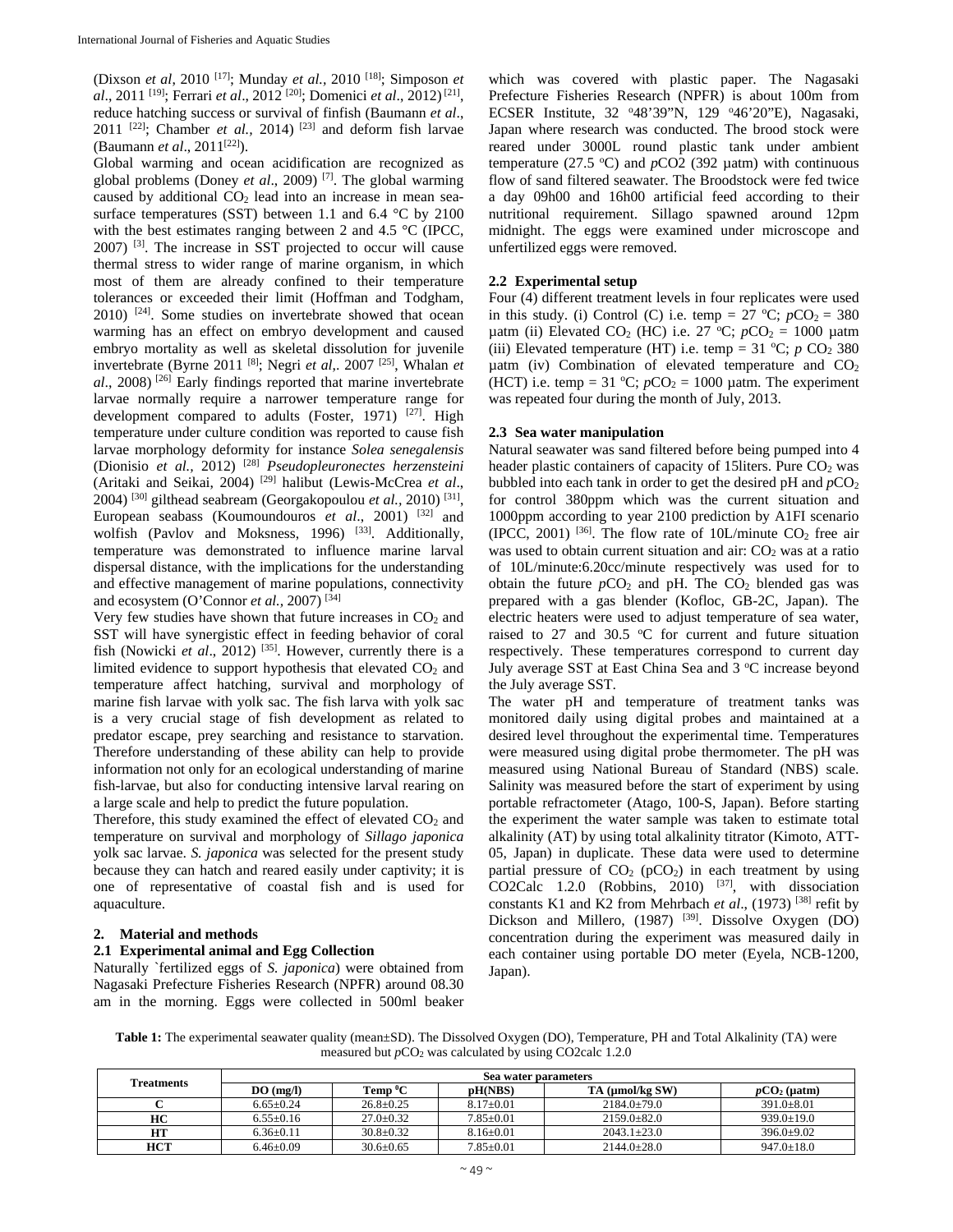# **2.4 Data Collection and Analysis**

### **2.4.1 Hatching Percentage (HP)**

Ten fertilized eggs were randomly assigned in 4 replicates in 500mls containers with a lid on it for each treatment to examine hatching percentage (HP) after 24 hour incubation. During incubation time the treated water was exchanged at a rate of 0.34ml/minutes. The fish larvae hatched were counted from each container then averaged percentage were calculated separately for each treatment

### **2.4.2 Larval survival and Morphology deformities**

Fifty fertilized eggs were randomly assigned in 1000mls containers in 4 replicates for each treatment. Then 20 fish larvae were retained in each container with a lid on it to observe larval survival, morphology deformities with water exchanged at a rate of 2ml/minute. These parameters were examined at day three after incubation when the digestive system is completely developed and egg yolk is almost completely absorbed (Oozeki, *et al.*, 1992)<sup>[40]</sup>. Fish larvae survived to day 3 in each container were counted and then used to compute mean percentage of survival for each treatment. The fish larvae were also observed, their morphological deformities from each container were recorded then percent of deformities was calculated for each container and then the mean percentage was calculated for each treatment.

## **2.5 Data analysis**

Two-way ANOVA was used to compare effect of experimental time and treatments to assess the consistency of the results. The effect of treatments on hatching percentage (HP), survival percentage (SV) and Morphology deformity percentage (MD) were analyzed by using one-way ANOVA followed by post hoc Games Howells multiple comparison test to observe the differences between observed mean. Before analysis data were first tested for homogeneity of variance using Levene's test. If data did not show homogeneity of variance even after transformation into square root or log (X+1) then Games Howells multiple comparison test was used.

# **3. Results**

# **3.1 Hatching percentage (n=40)**

Results revealed that temperature has significant effect on hatching success of sillago fish. Each experiment showed consistently significant  $(p<0.001)$  decrease in hatching success at elevated temperature. The HT and HCT had significantly (*p*<0.001) lower hatching success for experiments 1, 2, 3 and 4. The control (c) and high  $CO<sub>2</sub>$  treatments showed no significant difference  $(p>0.05)$ , for exp 1, 2, 3 and 4 treatments in hatching percentage. Likewise, the HT and HCT showed no significant effect  $(p>0.05)$  for all experiments) in hatching percentage (Figure 1).



**Fig 1:** The average Hatching Percentage of *Sillago* eggs (n=10) at different treatment observed 24h after incubation for Each for experiments conducted at different time. Different letter on the error bar shows significant different at *p*<0.05.

### **Survival at day 3 (n=20)**

The results revealed that elevated  $CO<sub>2</sub>$  and temperature (HC, HT and HCT) had significant ( $p<0.05$ ) effect on survival of Sillago fish larvae (Figure 2). In all experiments, the control showed significant higher  $(p<0.01)$  larvae survival, three days

post hatch followed by HC in all treatments. While treatments HT and HCT showed significant lowest  $((p<0.01)$  survival in three days post hatch whereby HT and HCT showed no significant different ( $p$ >0.05).



**Fig 2:** The average survival percentage (SV) of sillago at different treatment observed 3 days post hatch. n=20 for each treatment. Different letter on the error bar shows significant different at  $p<0.05$ .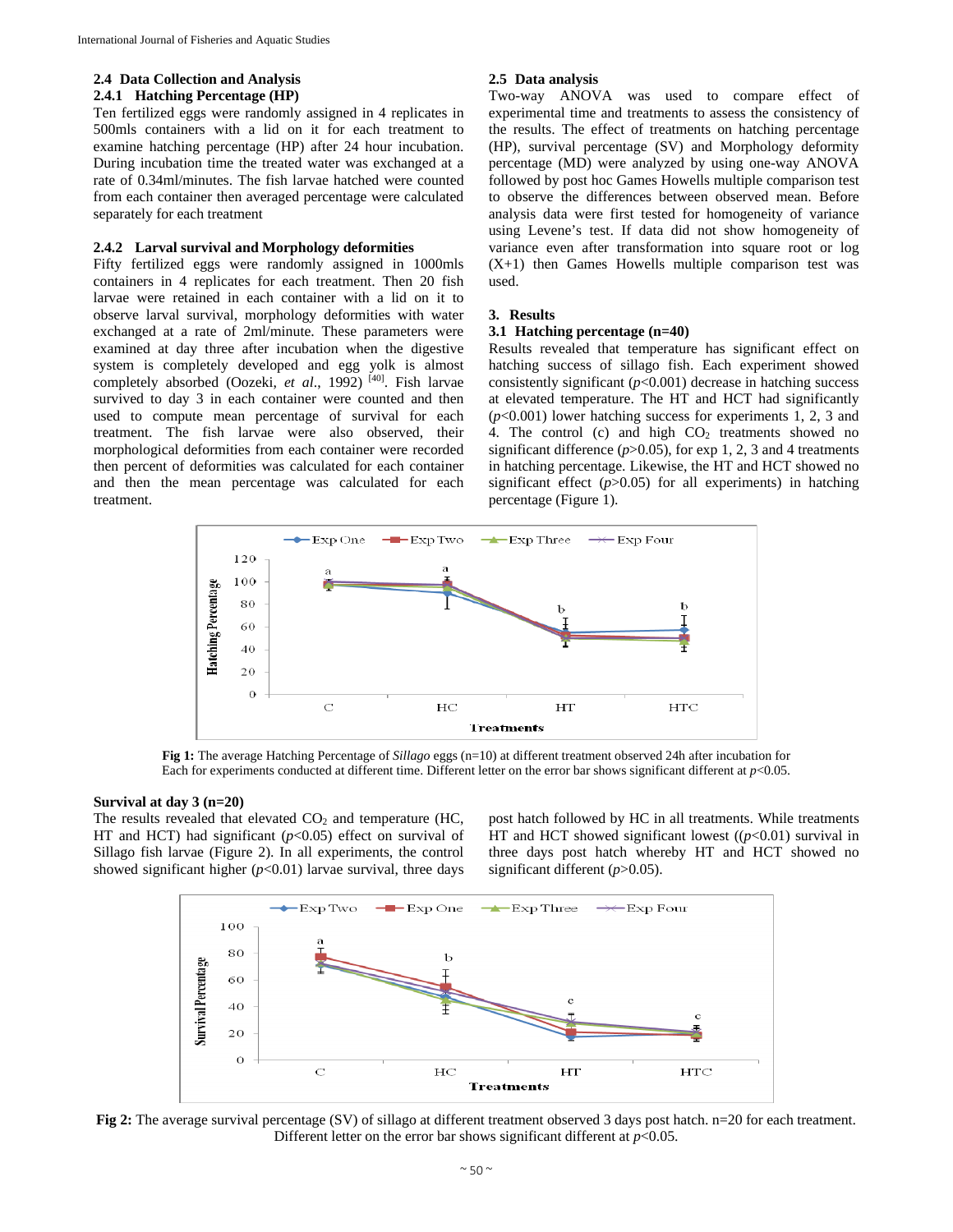### **Morphology deformity percentage as per number of survivors**

Figures 3 and 4 showed that elevated  $CO<sub>2</sub>$  and temperature have great impact on sillago larvae morphology deformity (MD). In all experiments, HCT showed significant (*p*<0.05) synergistic effect of elevated  $CO<sub>2</sub>$  with temperature on impacts of morphology deformities of sillago fish larvae. The HC and HT showed significant  $(p<0.05)$  of sillago fish larvae however, the HC and HT showed no significant (*p*>0.05) difference on fish larvae morphology deformity. The control had significant (*p*<0.05) the lowest number of fish larvae with morphology deformity compared to other treatments (Figure 3).



Fig 3: Effect of elevated CO<sub>2</sub> and temperature to early life stage of *Sillago japonica* survived 3 days post hatch



**Fig 4:** The average morphology deformity Percentage of sillago fish larvae survived 3 days post hatch at different treatment. Different letter on the error bar shows significant different at  $p<0.05$ .

### **4. Discussion**

The present study unambiguously revealed that the future projected elevated by both  $CO<sub>2</sub>$  and temperature of the oceans may affect hatching, survival and morphology of marine fish larvae. Regardless of marine fish being known to have well developed acid-base regulatory system, still they are susceptible to elevated  $CO<sub>2</sub>$  which leads to ocean acidification (Munday *et al*., 2010 [18]; Baumann *et al*., 2011 [22]; Ishimatsu *et al*., 2008 [41]; Frommel *et al*., 2011 [42]; Esbaugh *et al*., 2012[43]; Bignami *et al.,* 2013 [44]; Enzor *et al.,* 2013 [45]; Hurst *et al.,* 2013) [46]. Temperature is known as a main physical regulatory in marine life to have a noticeable power on metabolism and implications in development as well as induces ontogenetic plasticity in fish larvae (Dionisio *et al*., 2012 [28]; Pankhurst and Munday, 2011) [47]. The hatching percentage of sillago eggs were unaffected by elevated  $CO<sub>2</sub>$ when exposed to approximately  $942 \mu$ atm  $CO<sub>2</sub>$  resulting into 7.85 pH during the present study. This could be due to short time of exposure to elevated  $CO<sub>2</sub>$  to make a significant changes as it took less than 24hrs to hatch also it could suggests that sillago eggs are resistant to elevated CO2. Similar findings were reported elsewhere when eggs exposed to projected future elevated CO2 (Munday *et al*., 2009 [48]; Franke and Clemmesen, 2011) [49]. However, findings from temperate Atlantic fish *Menidia beryllina* showed a considerable

mortality of eggs when exposed to elevated CO<sub>2</sub> (Baumann *et al.,* 2011) [22] Also it was reported that the vulnerability of early developmental stage of fish like eggs, sperms, larvae and juveniles to elevated  $CO<sub>2</sub>$  levels is higher than for adults (Kikkawa *et al.*, 2003<sup>[50]</sup>; Ishimatsu *et al.*, 2004)<sup>[51]</sup>. The elevated temperature 31 °C has exerted stronger influence on hatching success in sillago fish. Failure of sillago eggs to hatch at elevated temperatures in all four successive experiments suggests that the elevated temperature is outside the tolerance limit for development of sillago eggs. It has also been reported that the hatching rate of sillago eggs has a tendency to decrease at temperatures over 28 °C (Hotta *et al.*, 2001) [52]. It has also been reported that egg is the most sensitive life stages of fish species as small increases in temperature can severely increase egg mortality (Gagliano *et al*. 2007) [53]. These findings agree with the long time laboratory findings in sole fish egg mortality occurred as the temperature increases (Irvin, 1974 [54]; Pepnin, 1991) [55] and common carp (Richter *et al*., 1987) [56]. The same trend showed in the currently research that small increase in temperature increased mortality of northern rock sole larvae *Lepidopsetta polyxystra* (Laurel and Blood,  $2011$ ) <sup>[57]</sup> and common carp (El-Hakim and El-Gamal, 2009) [58]. Similar to this, temperature is known as the main environmental factor affecting development of fish eggs as well as certain morphological features and hatching rate (Nwosu and Holzlohnev, 2000<sup>[59]</sup>; Bagenal and Braun, 1978)  $[60]$ . At temperature of 27 °C the hatching percentages of sillago fish was higher compared to future elevated temperature of 31 °C. It is being proposed that 27 °C is the optimum temperature for hatching of sillago eggs. This temperature corresponds to the environmental temperature during the period of natural reproduction. Therefore, the elevated temperature has greater implications for the future sillago stock abundance as fish hatching success predicts the next generation.

Our results also showed that elevated temperature exerts a stronger influence of survival of sillago fish larvae than  $CO<sub>2</sub>$ alone. This could be due to high metabolic rate beyond the tolerance limit of sillago fish larvae. The metabolic rate which is the fundamental measure of physiological activities mediates most of biotic effects of warming (Herbing and Boutilier, 1996 <sup>[61];</sup> McLeod *et al.*, 2013) <sup>[62]</sup>. The similar findings were reported on *Amphiprion percula*, coral fish larvae that high temperature reduces their survival (McLeod *et al*., 2013) [62] and cardinal fish species (Munday *et al.*, 2009) [48]. All organisms are known to have lethal limits to their temperature range and within that range organisms have optimal temperature for development of physiological activities (Hokanson, 1977  $[63]$ ; Rombough, 1997)  $[64]$ . The elevated  $CO<sub>2</sub>$  and reduced pH alone also showed impacts on survival of sillago fish larvae. This was also reported to exert severe effect on survival of silver sea bream *Pagrus major* eggs and larvae (Ishimatsu *et al*., 2004) [51]. This suggested that the acid-base regulatory system was not well developed at this young stage and thus compromising their physiological compensatory mechanisms. Also their small size could be increasing cost of homeostasis hence more vulnerable to environmental elevated  $CO<sub>2</sub>$  predicted to occur in near future (Brauner, 2009 [65]; Melzner *et al.*, 2009) [66]. However, contrary to what was reported that the elevated  $CO<sub>2</sub>$  had no effect of on growth and survival of juveniles of common coral reef fish, the spiny damselfish *Acanthochromis polyacanthus*  (Munday *et al.*, 2011)  $[67]$  that was consistent with some cold water fish showed to tolerate elevated  $CO<sub>2</sub>$  levels above those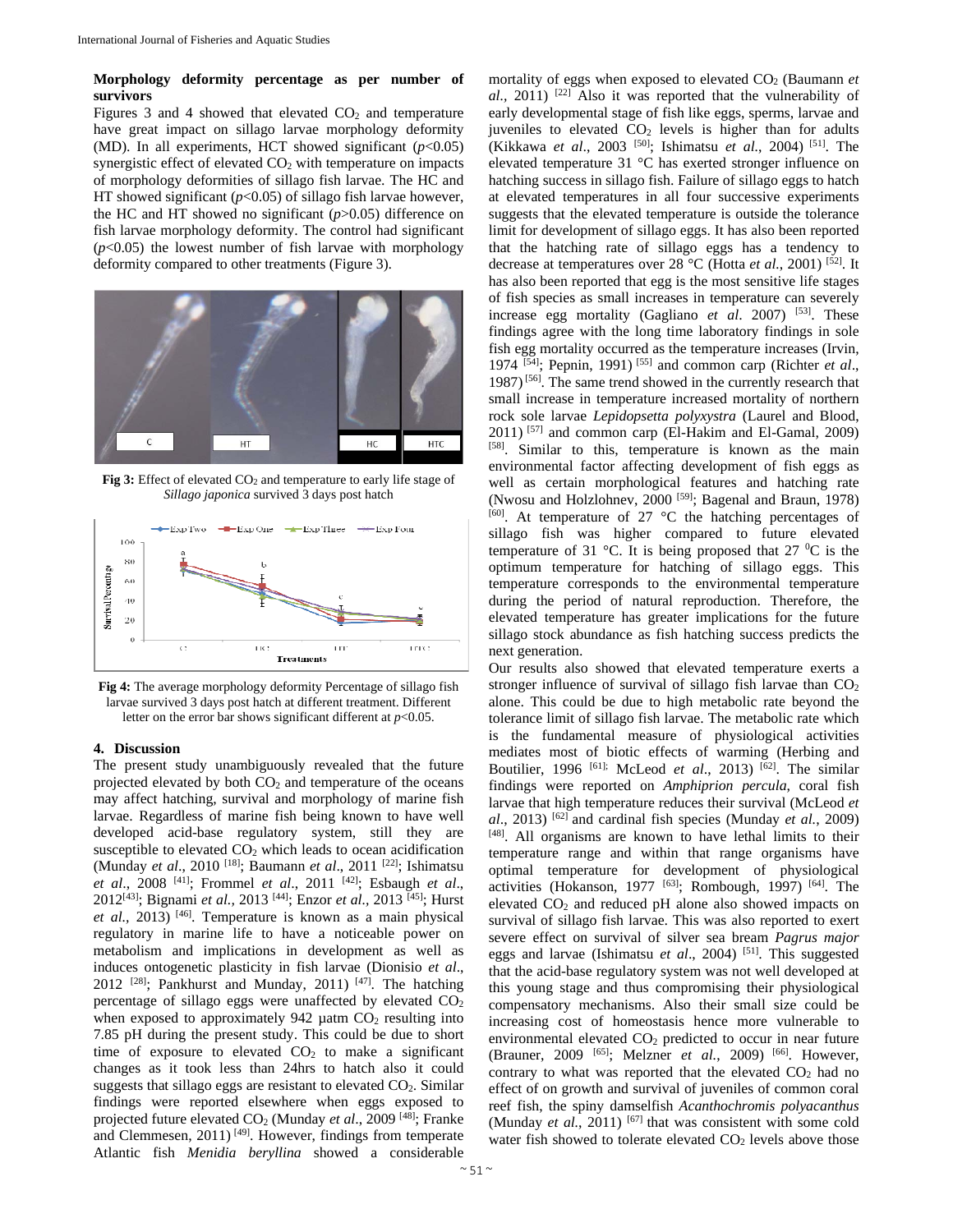predicted to occur in the shallow ocean due to increasing anthropogenic CO<sub>2</sub> emissions (Kikkawa *et al.*, 2003<sup>[50]</sup>; Ishimatsu *et al*., 2004 [51]). This showed that the ability of fish to tolerate low pH due to elevated  $CO<sub>2</sub>$  is species specific.

The synergistic interactions between temperature and  $CO<sub>2</sub>$ consequently have great implications on survival of unfed sillago larvae and therefore ecological implication to marine fish abundance and distribution. The findings showed that in marine organisms, low pH is thought to enhance ion regulatory costs and thus baseline energy demand whereas elevated temperature increases baseline metabolic rate (Kreiss *et al*., 2015)[68]. This synergistic interaction effect was reported to increase mortality of *Ostorhinchus doederleini* which suggested that the physiological condition of individuals was severely compromised at elevated  $CO<sub>2</sub>$  and temperature was sufficient to cause increased mortality (Munday *et al*.,  $2009$ <sup>[48]</sup>. Such differences suggest that the composition of marine fish communities may shift due to changes in relative rates of mortality among species in global warming world. Sillago fish feeds in low food chain and therefore reduction of their number will have an impact on their predators' abundance and distribution as well as changes in eating habits. From the findings, it can be revealed that elevated  $CO<sub>2</sub>$  was the predominant factor responsible for morphological deformity of sillago fish larvae. This suggests that early life stages can be negatively impacted by elevated  $CO<sub>2</sub>$ , but how does the elevated  $CO<sub>2</sub>$  affect fish morphology is currently unknown. Recent findings reported that elevated  $CO<sub>2</sub>$  caused considerable higher percentage of malformations in newly hatched temperate Atlantic fish *Menidia beryllina* larvae (Baumann *et al*., 2011) [22]. It was proposed that, sensitivity to elevated  $CO<sub>2</sub>$  at the earliest life stages could concomitantly reflect poor development of acid-base regulation and cardiorespiratory control mechanisms. These mechanisms are possibly linked to increased gill function and muscle activity due to swimming activity (Perry and Gilmour, 2006) [72] as well as tissue damage and necrosis in fish larvae (Frommel *et al*., 2011) [42]. Likewise, such mechanism could also be due to high metabolic cost incurred to maintain physiological activities at elevated  $CO<sub>2</sub>$  and ultimately reduces temperature energy available for tissue synthesis (Ishimatsu *et al.*, 2004<sup>[51]</sup>; Kurihara *et al.*, 2008<sup>[69]</sup>; Shirayama, 2002<sup>[70]</sup>) and therefore affect energy requirements for activity among ontogenetic stages (Baumann et al., 2011)<sup>[22]</sup>. HT which also showed significant sillago larvae morphology deformity, was also similar to those reported in *Solea senegalensis* (Dionisio *et al*., 2012) [28], *Pseudopleuronectes herzensteini* (Aritaki and Seikai, 2004) <sup>[29]</sup>, halibut (Lewis-McCrea et al., 2004) <sup>[30]</sup>, gilthead seabream (Georgakopoulou *et al.,* 2010) [31], European seabass (Koumoundouros *et al.*, 2001)<sup>[32]</sup> and wolfish (Pavlov and Moksness, 1996)  $[33]$ . It was also suggested that the skeleton deformity at high temperature could be due to effect of stress caused by altered developmental timing (Das *et al.,*  $2006$ ) <sup>[71]</sup>.

### **5. Conclusion**

This study highlights the potential effects of future elevated  $CO<sub>2</sub>$  and temperature on hatching, survival and morphology of unfed sillago fish larvae. Elevated temperature showed high impacts on hatching and survival of sillago fish larvae. While the elevated  $CO<sub>2</sub>$  exerted strong effect on fish larvae morphology deformity, however, the additive effect of elevated temperature worsen the situation. The synergetic impacts of elevated  $CO<sub>2</sub>$  and temperature have great impacts

on the early life and reproductive stages will have consequences on aquatic ecology. Most individuals in HC and HCT treatments had body axis either curved or bent, with aberrant swimming. These results indicate that projected future ocean environments will have significant negative impacts on hatching success, and larval survival and morphology of *S. japonica*, which might have serious ramifications for recruitment of the species. Comparative studies on other teleost and elasmobranch species are critically needed and such effort can eventually help fisheries managers and policymakers take proactive measures targeting most vulnerable species.

### **6. Acknowledgements**

This study was partly funded by Doctoral grants from Tanzania Commission for Science and Technology (COSTECH), through the National Fund for Advancement of Science and Technology (NFAST), Tanzania and the World Bank through Robert S. McNamara Fellowships Program. The authors wish to thank the Institute for East China Sea Research, Nagasaki University and Tokyo University for allowing them to conduct the studies. We sincerely thank all PhD students at the Institute for East China Sea Research for their assistance during the study tour at Nagasaki and Tokyo.

#### **7. References**

- 1. Feely RA, Sabine CL, Lee K, Berelson W, Kelypas J, Fabry MV, Millero FJ. Impact of anthropogenic CO2 on the CaCO<sub>3</sub> system in the oceans. Sci. 2004:  $305:362-366$ .
- 2. Orr JC, Fabry VJ, Aumont O, Bopp L, Doney SC, Feely RA, *et al*. Anthropogenic ocean acidification over the twenty-first century and its impact on calcifying organisms. Nature, 2005; 437:681-686.
- 3. IPCC. Intergovernmental Panel on Climate Change. (Eds.) Meehl GA, Stocker TF, Collins WD, Friedlingstein P, Gaye AT, Gregory JM, Kitoh A, KnuttiR, Murphy JM, Noda A, Rape, SCB, Watterson IG, Weaver AJ, Zhao ZC., Global Climate Projections. In: Solomon, S, Qin D, Manning M, Chen Z, Marquis, M., Averyt KB, Tignor M, Miller, HL) Climate Change, 2007, 120.
- 4. Conway T, Tans P. NOAA/ESRL, 2011. (www.esrl.noaa.gov/gmd/ccgg/trends/)
- 5. Sabine CL, Feely RA, Gruber N, Key RM, Lee K, Bullister J. *et al*. The oceanic sink for anthropogenic CO<sub>2</sub>. Science. 2004; 305:367-371.
- 6. Caldeira K, Wickett ME. Ocean model predictions of chemistry changes from carbon dioxide emissions to the atmosphere and ocean. J Geophysical Res. 2005, 110-120 doi:10.1029/2004JC002761
- 7. Doney SC, Fabry VJ, Feely RA, Kleypas JA. Ocean acidification: The other  $CO<sub>2</sub>$  problem Annual Rev. of Marine Sci. 2009; 1:169-192.
- 8. Byrne M. Impact of ocean warming and ocean acidification on marine invertebrate life history stages: vulnerabilities and potential for persistence in a changing ocean. Oceanography Marine Biol. 2011; 49:1-42.
- 9. Dupont S, Ortega-Martinez O, Thorndyke M. Impact of near-future ocean acidification on echinoderms. Ecotoxicology. 2010; 19:449-462.
- 10. Hendriks IE*,* Duarte CM, Alvarez M. Vulnerability of marine biodiversity to ocean acidification: a metaanalysis*.* Estuarine, Coastal and Shelf Sci.2010; 86:157- 164*.*
- 11. Kroeker KJ, Kordas RL, Crim RN, Singh GG. Meta-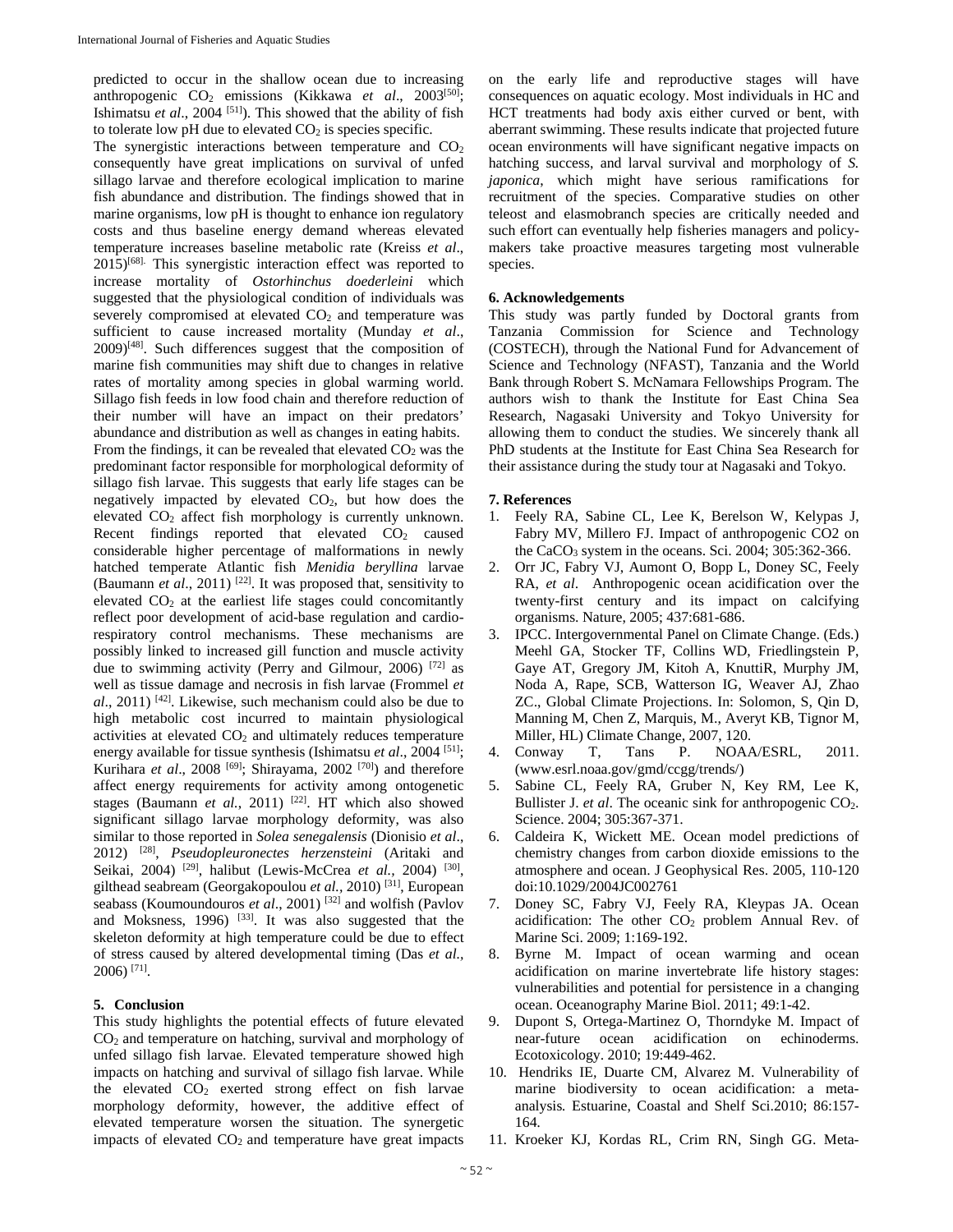analysis reveals negative yet variable effects of ocean acidification on marine organisms. Ecology Letters. 2010; 13:1419-1434.

- 12. Fabry VJ, Seibel BA, Feely RA, Orr JC. Impacts of ocean acidification on marine fauna and ecosystem processes. *ICES*. J of Marine Sci. 2008; 65:414-432.
- 13. Portner HO. Ecosystem effects of ocean acidification in times of ocean warming: a physiologist's view. Marine Ecology Progress Series. 2008; 373:203-217.
- 14. Widdicombe S, Spicer JI. Predicting the impact of Ocean acidification on benthic biodiversity: What can physiology tell us? J Exp. Marine Biology and Eco. 2008; (doi.org/10.1016/j.jembe.2008.07.024)
- 15. Munday PL, Jones GP, Pratchett MS, Williams AJ. Climate Change and Coral Reef Fishes. Fish and Fisheries. 2008; 9:261-285.
- 16. Roessing JM, Woodley CM, Cech JJ, Hansen LJ. Effects of global climate change on marine and estuarine fishes and fisheries. Reviews in Fish Biology and Fisheries. 2008; 14:251-275.
- 17. Dixson DL, Munday PL, Jones GP. Ocean acidification disrupts the innate ability of fish to detect predator olfactory cues. Ecology Letters. 2010; 13:68-75. doi:10.1111/J.1461-0248.2009.01400.X.
- 18. Munday PL, Dixson DL, McCormick MI, Meekan M, Ferrari MCO, Chivers DP. Replenishment of fish populations is threatened by ocean acidification. Proceedings of the National Academy of Sciences of the United States of America, 2010; 107:12930-12934.
- 19. Simpson SD, Munday PL, Wittenrich ML, Manassa R, Dixson DL. Ocean acidification erodes crucial auditory behaviour in a marine fish. Biology Letters 2011, 917- 920. doi:10.1098/rsbl.2011.0293.
- 20. Ferrari MCO, McCormick MI, Munday PL, Meekan MG, Dixson DL, Lönnstedt O, *et al*. Effects of ocean acidification on visual risk assessment in coral reef fishes. Functional Ecology 2012; 26:553-558. doi:10.1111/j.1365-2435.2011.01951.x.
- 21. Domenici P, Allan B, McCormick MI, Munday PL. Elevated Carbon dioxide affects behavioural lateralization in a coral reef fish. Biology Letters. 2012; 8:78-81. doi:10.1098/rsbl.2011.0591.
- 22. Baumann H, Talmage SC, Gobler CJ. Reduced early life growth and survival in a fish in direct response to increased carbon dioxide. National Climate Change. 2011; *2*:38-41.
- 23. Chambers RC, Candelmo AC, Habeck EA, Poach ME, Wieczorek D, Cooper KR, *et al* Effects of elevated CO2 in the early life stages of summer flounder, *Paralichthys dentatus*, and potential consequences of ocean acidification. Biogeosciences. 2014; 11:1613-1626.
- 24. Hofmann GE, Todgham AE. Living in the now: physiological mechanisms to tolerate a rapidly changing environment. Annual Rev. Physiology. 2010; 72:127-145.
- 25. Negri AP, Marshall PA, Heyward AJ. Differing effects of thermal stress on coral fertilization and early embryogenesis in four Indo Pacific species. Coral Reefs. 2007; 26:759-763.
- 26. Whalan S, Ettinger-Epstein P, de Nys R. The effect of temperature on larval pre-settlement duration and metamorphosis for the sponge, Rhopaloeides odorabile. Coral Reefs, 2008; 27:783-786.
- 27. Foster BA. Desiccation as a factor in the intertidal zonation of barnacles. Marine Biology, 1971; 8:12-29.
- 28. Dionisio G, Campos C, Valente LMP, Conceic ao LEC, Cancela ML, Gavaia PJ. Effect of egg incubation temperature on the occurrence of skeletal deformities in Solea senegalensis*.* J Applied Ichthyology. 2012; 28:471- 476.
- 29. Aritaki M, Seikai T. Temperature effects on early development and occurrence of metamorphosis-related morphological abnormalities in hatchery-reared brown sole Pseudopleuronectes herzensteini. Aquaculture, 2004; 240:517-530.
- 30. Lewis-McCrea LM, Lall SP, Witten PE. Morphological descriptions of the early stages of spine and vertebral development in hatchery-reared larval and juvenile Atlantic halibut (Hippoglossus hippoglossus). Aquaculture, 2004; 241:47-59.
- 31. Georgakopoulou E, Katharios P, Divanach P, Koumoundouros G. Effect of temperature on the development of skeletal deformities in gilthead sea bream (*Sparus aurata* Linnaeus, 1758). Aquaculture, 2010; 308:13-19.
- 32. Koumoundouros G, Divanach P, Anezaki L, Kentouri M. Temperature induced ontogenetic plasticity in sea bass (Dicentrarchus labrax). Marine Biol. 2001; 139(5)817- 830.
- 33. Pavlov DA, Moksness E. Sensitive stages during embryonic development of wolffish, Anarhichas lupus L. determining the final numbers of rays in unpaired fins and skeletal abnormalities. *ICES J*. Marine Sci. 1996; 53:731- 740.
- 34. O Connor MI, Bruno JF, Gaines SD, Halpern BS, Lester SE. Temperature control of larval dispersal and the implications for marine ecology, evolution, and conservation. Proceedings of the National Academy of Sciences of the United States of America, 2007; 104:1266-1271. doi:10.1073/PNAS.0603422104.
- 35. Nowicki JP, Miller GM, Munday PL. Interactive effects of elevated temperature and CO2 on foraging behavior of juvenile coral reef fish. J Experimental Marine Biology and Ecology*,* 2012; 412:46-51.
- 36. IPCC. Intergovernmental Panel on Climate Change. Climate change. Impacts, adaptations and vulnerability. Cambridge University Press, New York, 2001.
- 37. Robbins LL, Hansen ME, Kleypas JA, Meylan SC. CO2calc-A user-friendly seawater carbon calculator for Windows, Max OS X, and iOS (iPhone): U.S. Geological Survey Open-File Report, 2010, 17.
- 38. Mehrbach C, Culberson CH, Hawley JE, Pytkowicz RN. Measurement of the apparent dissociation constants of carbonic acid in seawater at atmospheric pressure. Limnology and Oceanography, 1993; 18:897-907.
- 39. Dickson A, Millero F. A comparison of the equilibrium constants for the dissociation of carbonic acid in seawater media. Deep-Sea Research, 1987; 34:1733-1743.
- 40. Oozeki Y, Hwang PP, Hirano R. Larval development of the Japanese whiting, Sillago japonica. Japanese J of Ichthyology, 1992; 39:59-669.
- 41. Ishimatsu A, Hayashi M, Kikkawa T. Fishes in high- $CO<sub>2</sub>$ , acidified oceans. Marine Ecology Progress Series, 2008; 373:295-302. doi:10.3354/meps07823.
- 42. Frommel AY, Maneja R, Lowe D, Malzahn AM, Geffen AJ, Folkvord A, *et al*. Severe tissue damage in Atlantic cod larvae under increasing ocean acidification. Nature Climate Change, 2011;2:42-46 http://dx.doi.org/10.1038/NCLIMATE1324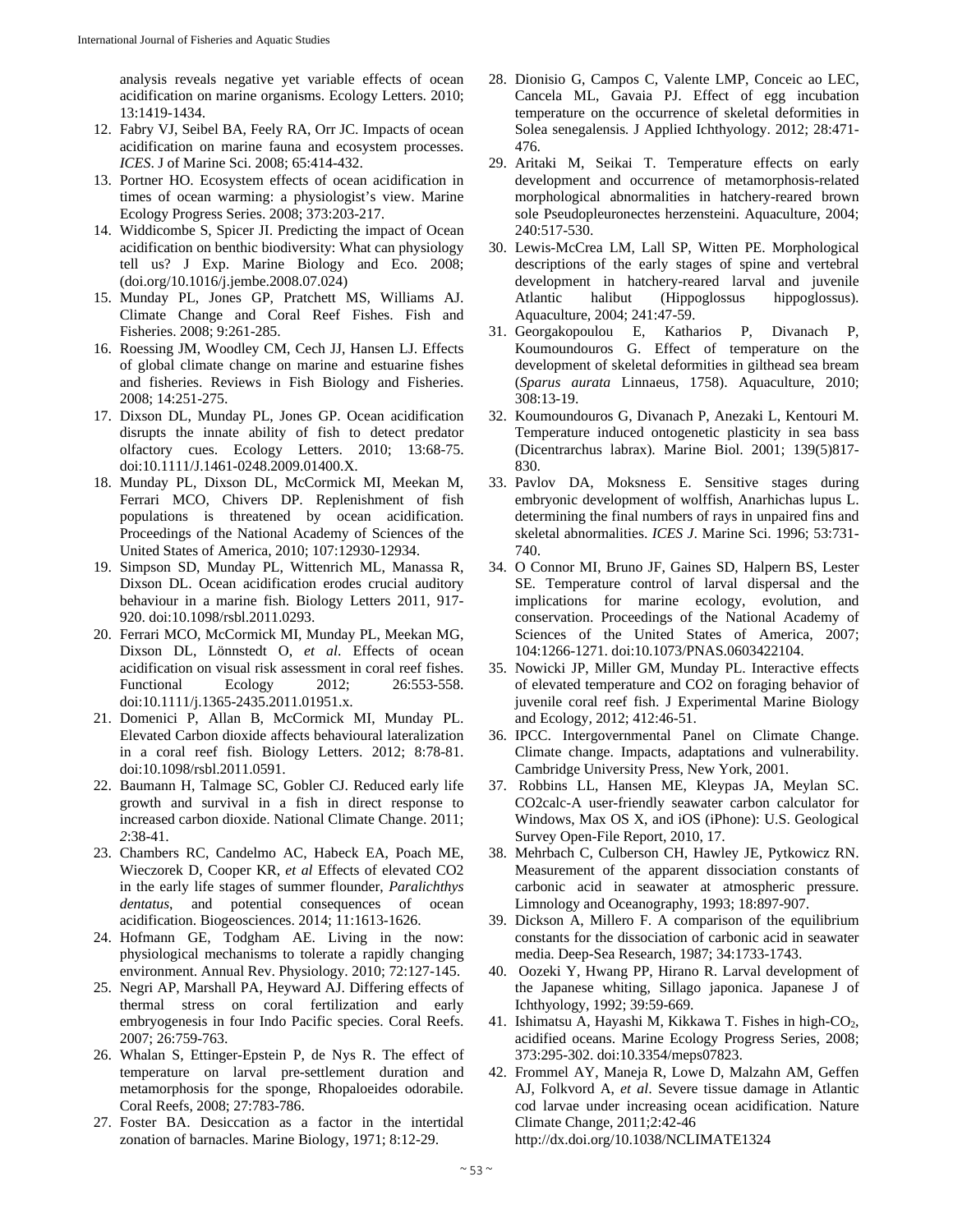- 43. Esbaugh AJ, Heuer R, Grosell M. Impacts of ocean acidification on respiratory gas exchange and acid–base balance in a marine teleost, *Opsanus beta*. J Comparative Physiology Bulletin. 2012; 182:921-934.
- 44. Bignami S, Enochs IC, Manzello DP, Sponaugle S, Cowen RC. Ocean acidification alters the otoliths of a pantropical fish species with implications for sensory function, Proc. Of the National Academy of Sci. of the USA, 2013; 110(18):7366-7370. Doi:10.1073/pnas.1301365110.
- 45. Enzor LA, Zippay ML, Place SP. High latitude fish in a high CO2 world: synergistic effects of elevated temperature and carbon dioxide on the metabolic rates of Antarctic notothenioids. Comparative Biochemistry and Physiology Part A: Molecular and Integrative Physiology, 2013; 164:154-161.
- 46. Hurst TP, Fernandez ER, Mathis JT. Effects of ocean acidification on hatch size and larval growth of walleye pollock (Theragra chalcogramma). – ICES. J Marine Sci. 2013; 70:812-822.
- 47. Pankhurst NW, Munday PL. Effects of climate change on fish reproduction and early life history stages. Marine and Freshwater Res. 2011; 62:1015-1026.
- 48. Munday PL, Dixson DL, Donelson JM, Jones GP, Pratchett MS, Devitsina GV, *et al*. Ocean acidification impairs olfactory discrimination and homing ability of a marine fish. Proceedings of the National Academy of Sciences of the United States of America*.* 2009; 106: 1848-1852. doi:10.1073/pnas.0809996106.
- 49. Franke A, Clemmesen C. Effect of ocean acidification on early life stages of Atlantic herring (Clupea harengus L.). Biogeosciences, 2011; 8:3697-3707.
- 50. Kikkawa T, Ishimatsu A, Kita J. Acute  $CO<sub>2</sub>$  tolerance during the early developmental stages of four marine teleosts. Environmental Toxicology, 2003; 18:375-382.
- 51. Ishimatsu A, Kikkawa T, Hayashi K, Lee SK, Kita J. Effects of  $CO<sub>2</sub>$  on Marine Fish: Larvae and Adults. Review. J. Oceanography2004; 60:731-741.
- 52. Hotta K, Tamura M, Watanabe T, Nakamura Y, Adachi S, Yamauchi K. Changes in spawning characteristics of Japanese whiting Sillago japonica under control of temperature. Fisheries Sci. 2001; 67:1111-1118. doi: 10.1046/j.1444-2906.2001.00368.x
- 53. Gagliano M, McCormick MI, Meekan MG. Survival against the odds: ontogenetic changes in selective pressure mediate growth-mortality trade-offs in a marine fish. Proceeding of Royal Society, 2007; 274:1575-1582.
- 54. Ivrin DN. Temperature Tolerance of Early Developmental Stages of Dover Sole, Solea solea (L.) In: The Early Life History of Fish. (Ed. John H. S. Blaxter M. A.), 1974, 449-463.
- 55. Pepin P. Effect of temperature and size on development, mortality, and survival rates of the pelagic early life history stages of marine fish. Canadian J. of Fish and Aquatic Science, 1991; 48(3):503-518 doi: 10.1139/f91- 065.
- 56. Richter CJJ, Viveen WJAR, Eding EH, Van Hoof MFPM, Van Den Berg FGJ, Van Oordt PGWJ. The significance of photoperiodicity, water temperature and an inherent and endogenous rhythm for the production of viable eggs by the African catfish, Clarias gariepinus kept in subtropical ponds in Israel and under Israel and Dutch hatchery conditions. Aquaculture, 1987; 63:169-185.
- 57. Laurel BJ, Blood BM. The effects of temperature on

hatching and survival of northern rock sole larvae (*Lepidopsetta polyxystra*). Fisheries Bulletin, 2011; 109:282-291.

- 58. El-Hakim A, El-Gamal E. Effect of Temperature on Hatching and Larval Development and Mucin Secretion in Common Carp, Cyprinus carpio (Linnaeus, 1758) Global Veterinaria, 2009; 3(2):80-90.
- 59. Nwosu FM, Holzlohnev S. Influence of temperature on eggs hatching, growth and survival of larvae of Heterobranchus longifilis. (Teleostei: Clariidae). J Applied Ichthyology, 2000; 16:20-23.
- 60. Bagenal T, Braun B. Eggs and early life history. In methods for assessment of fish production in fresh water. T.B. Bagenal (Ed.) Oxford London: Blackwell Scientific Publication, 1978, 165-201.
- 61. Herbing IH, Boutilier RG. Activity and metabolism of larval Atlantic cod (Gadus morhua) from Scotian Shelf and Newfoundland source populations. Marine Biology, 1996; 124(4):607-610.
- 62. McLeod IM, Rummer JL, Clark TD, Jones GP, McCormick MI, Wenger AS, Munday PL. Climate change and the performance of larval coral reef fishes: the interaction between temperature and food availability. Conservation Physiology, 2013; 1. doi:10.1093/conphys/cot024.
- 63. Hokanson KEF. Temperature requirements of some percids and adaptations to seasonal temperature cycle. J Fisheries Res. Board of Canada, 1977; 34(10):1524-1550.
- 64. Rombough PJ. The effects of temperature on embryonic and larval development. In: Wood CM, McDonald DG, eds. Global Warming: Implications for Freshwater and Marine Fish. Cambridge University Press, Cambridge, UK, 1997; 177-224.
- 65. Brauner CJ, Baker DW. Patterns of Acid-Base Regulation during Exposure to Hypercarbia in Fishes. Glass ML, Wood SC, editors Berlin, Heidelberg: Springer Berlin Heidelbergd, oi: 10. 1007/978-3-540-93985-6. 2009.
- 66. Melzner F, Gutowska MA, Langenbuch M, Dupont S, Lucassen M, Thorndyke MC, *et al*. Physiological basis for high CO<sub>2</sub> tolerance in marine ectothermic animals: preadaptation through lifestyle and ontogeny? Biogeosciences, 2009; 6:2313-2331.
- 67. Munday PL, Gagliano M, Donelson JM, Dixson DL, Thorrold SR. Ocean acidification does not affect the early life history development of a tropical marine fish. Marine Ecology Progress Series, 2011; 423:211-221.
- 68. Kreiss CM, Michael K, Lucassen M, Jutfelt F, Motyka R, Dupont S. *et al*. Ocean warming and acidification modulate energy budget and gill ion regulatory mechanisms in Atlantic cod (*Gadus morhua*). J. Comparative Physiology, 2015. B. DOI 10.1007/s00360- 015-0923-7.
- 69. Kurihara H. Effects of  $CO<sub>2</sub>$ -driven ocean acidification on the early developmental stages of invertebrates. Marine Ecology Progress Series, 2008; 373:275-284.
- 70. Shirayama Y. Towards comprehensive understanding of impacts on marine organisms due to raised  $CO<sub>2</sub>$ concentration. Proceedings of the  $5<sup>th</sup>$  International Symposium on CO<sub>2</sub> Fixation and Efficient Utilization of Energy. Tokyo Institute of Technology, Tokyo, 2002.
- 71. Das T, Pal AK, Chakraborty SK, Manush SM, Dalvi RS, Sarma K. *et al*. Thermal dependence of embryonic development and hatching rate in Labeo rohita (Hamilton, 1822). Aquaculture, 2006; 255:536-541.